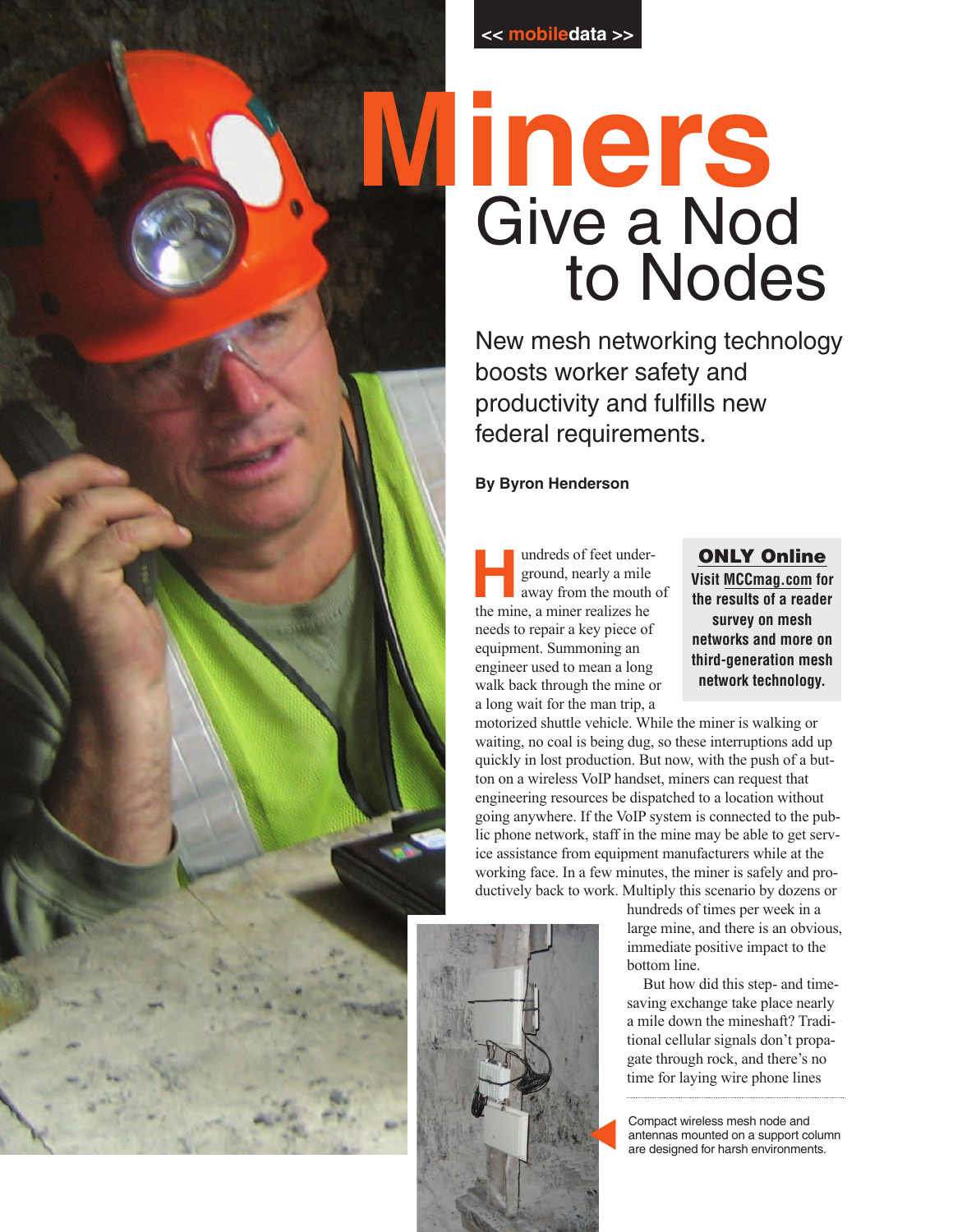that might be damaged by rock falls and moving equipment. The answer is third-generation wireless mesh technology based on the Wi-Fi 802.11 protocol. A series of multiradio enclosures, called wireless mesh nodes, propagate the signal down the length of the mineshaft and wirelessly connect miners working or traveling nearby. The nodes may be placed along entries, travel ways, beltways or in airway intakes and returns to wirelessly link miners at the working face to the rest of the mine, as well as to the office and managers outside the mine.

#### **Improving Safety and Response**

Besides the time-saving productivity boost, the wireless mesh nodes also provide infrastructure that delivers lifesaving miner location and communications capability in case of an accident or disaster. Preserving the safety of underground mine personnel has been an important focus of government and industry. In the aftermath of the Sago mine disaster, a coal mine explosion in Sago, W. Va., in January 2006, the federal government set in place a timetable for underground coal-mining operations to upgrade procedures, equipment and technology with the passage of the Mine Improvement and New Emergency Response (MINER) Act in 2006. Major elements of the MINER Act require a wireless twoway medium of communications and tracking of individuals by 2009. A wireless communications system that provides two-way communications between underground and surface personnel and an electronic tracking system that allows surface personnel to independently determine the location of anyone trapped underground is key to meeting the requirements. New Wi-Fi wireless mesh technology delivers high performance and reliability at low cost over long distances in underground coal mines in numerous pilot and production mine networks, because it allows for reliable two-way VoIP communications and Wi-Fi location tracking.

Mining network communications and tracking supplier Active Control Technology (ACT) of Burlington, Ontario, Canada, has installed wireless mesh technology supplied by Mesh-Dynamics in a number or mines.

#### **Underground Coal Mines**

Underground coal mines, both "long wall" and "room and pillar," are challenging settings for wireless communications. There are often multiple adjacent entries (tunnels) into the mine. At the least, the network must provide coverage in the belt entry, the main travelway, primary escape route and for the working unit at the mine face. Another challenging characteristic is that the mine is constantly changing: The working unit progresses forward everyday, and therefore the supporting infrastructure must move with the unit. Any communications systems must be easily deployable, configurable and resilient.

Because of the vehicle and human traffic and hazards such as moisture, rock fall and vibration, a compact and robust physical device is required. The safety and communications mission demands the ability to work from battery power and for isolated portions of the network to continue operation if disconnected by an incident. Because distances in the tunnels can be quite long, the mining environment poses unique challenges for real-time data over many hops.

A recent successful installation in a working room-and-pillar underground coal mine required long-distance connectivity for voice, location tracking and video process monitoring. Because the headquarters and processing plant is 3.5 miles from the main lateral entry to the mine, multiple hops were needed both outside and inside the mine. In a number of locations within the mine itself, wireless mesh nodes were secured to the roof bolt or supporting timbers and powered by a battery backup system. Individual miners carry wireless Wi-Fi VoIP handsets that provide voice connectivity to the PBX at the headquarters site, with public switched telephone network (PSTN) access via the PBX. Clear voice connections are provided at 12 hops to the farthest extent of the current installation.

A miner location and tracking system based on Wi-Fi is also supported over the wireless infrastructure, which helps fulfill the MINER Act requirements. In addition, an IP-based video camera remotely monitors a key junction of the belt system crucial to mine productivity. The mine operator enjoys multiple benefits from the installation. Besides fulfilling MINER Act requirements, mine personnel are instantly more productive through better communications. Requests for repairs, supplies, tools and other material may be made over the VoIP system, saving the time and inconvenience of multiple man-trip shuttles. The ability to remotely monitor the operation of key belt locations via video has also increased uptime and productivity.

#### **Surface Mining Applications**

Outdoor, aboveground mining sites also require wireless voice, data and video communications. There is an increasing need for up-to-theminute status on operations, equipment and personnel, as well as a strong move toward mine automation. But because an open-pit mine is a constantly changing landscape, it's necessary for any network deployment to be simple to deploy and redeploy. The wireless mesh nodes act similar to "radio robots" to locate one another and quickly establish a network without operator intervention.

The nodes may also be in motion relative to one another and to fixed elements of the network, yet remain constantly connected. It's critical for mining enterprises to monitor the productivity of a haulage fleet and report that information back to local and corporate management. Additionally, visual monitoring through video cameras mounted on mining vehicles allows for immediate response from the control center rather than requiring a manned trip to a location in the